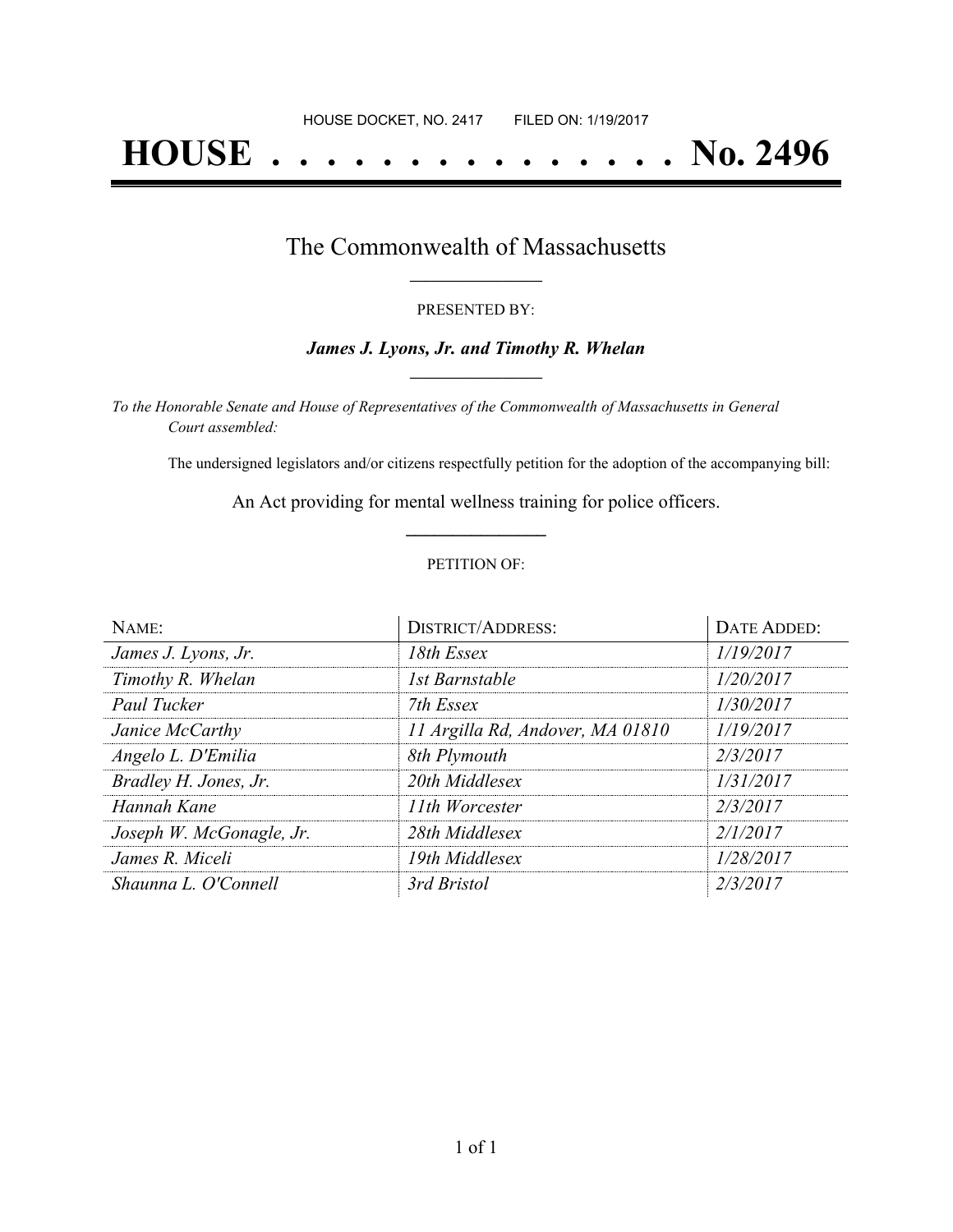#### HOUSE DOCKET, NO. 2417 FILED ON: 1/19/2017

## **HOUSE . . . . . . . . . . . . . . . No. 2496**

By Messrs. Lyons of Andover and Whelan of Brewster, a petition (accompanied by bill, House, No. 2496) of James J. Lyons, Jr. and others for legislation to require mental wellness and suicide prevention training for police personnel. Public Safety and Homeland Security.

## The Commonwealth of Massachusetts

**In the One Hundred and Ninetieth General Court (2017-2018) \_\_\_\_\_\_\_\_\_\_\_\_\_\_\_**

**\_\_\_\_\_\_\_\_\_\_\_\_\_\_\_**

An Act providing for mental wellness training for police officers.

Be it enacted by the Senate and House of Representatives in General Court assembled, and by the authority *of the same, as follows:*

- 1 SECTION 1. Chapter 6 of the General Laws is hereby amended by inserting after section 2 116C the following section:-
- 3 Section 116C 1/2. (a) As used in this section, "law enforcement officer" shall mean any

4 officer of a municipal police department, the office of environmental law enforcement, the

5 University of Massachusetts, the state police, or other agency certified by the Massachusetts

- 6 police training committee.
- 7 (b) The municipal police training committee shall develop and establish, within its recruit 8 basic training curriculum and its in-service training curriculum available to in-service trainees, a 9 course for regional and municipal police training schools for the training of law enforcement 10 officers in the commonwealth on mental wellness and suicide prevention. The course, which 11 shall consist of 2 hours of total instruction, shall teach law enforcement officers how to:
- 12 (i) utilize healthy coping skills to manage the stress and trauma of policing;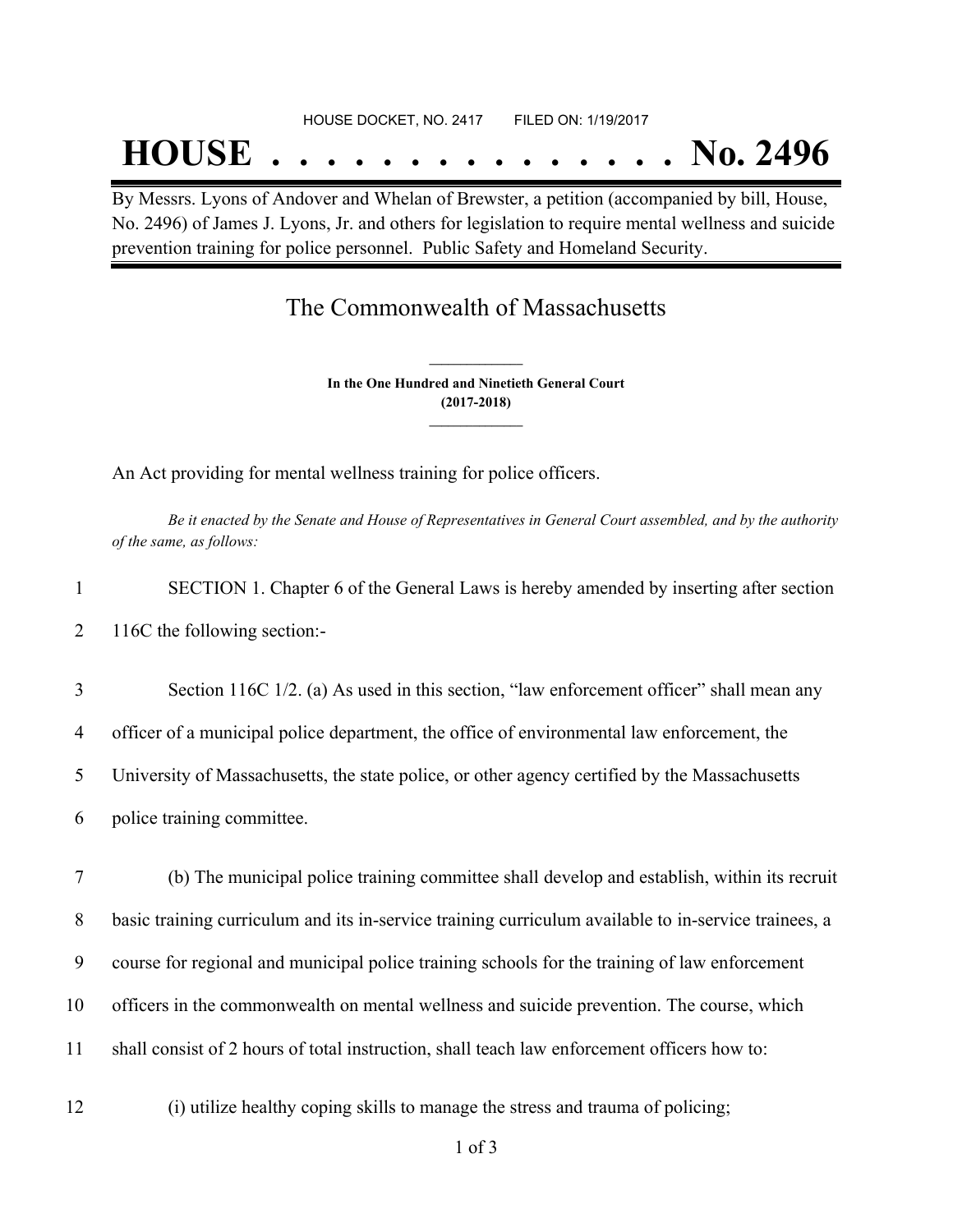(ii) recognize the symptoms of post-traumatic stress disorder within themselves and other officers; and

(iii) recognize the signs of suicidal behavior within themselves and other officers.

- (c) The course shall include information on the mental health resources available to help law enforcement officers and shall be designed to reduce and eliminate the stigma associated with law enforcement officers reaching out for mental health services.
- (d) The course of instruction shall be developed by the municipal police training committee in consultation with appropriate groups and individuals having an interest and expertise in law enforcement mental health and suicide prevention.
- SECTION 2. Chapter 22C of the General Laws is hereby amended by inserting after section 21 the following section:-
- Section 21A. All sworn members shall annually attend and complete a course on mental wellness and suicide prevention established pursuant to section 116C 1/2 of chapter 6. While attending the course, the sworn member shall be paid his or her regular wages and shall receive such reasonable expenses as may be determined by the colonel. The colonel or designee may suspend or remove any uniformed member who fails to annually complete the course.
- SECTION 3. Section 96B of chapter 41 of the General Laws, as so appearing, is hereby amended by inserting after section 96B the following section:-

 Section 96C. Any sworn officer in an agency that is certified by the Massachusetts police training committee shall annually attend and complete a course on mental wellness and suicide prevention established pursuant to section 116C 1/2 of chapter 6. While attending the course, the

of 3